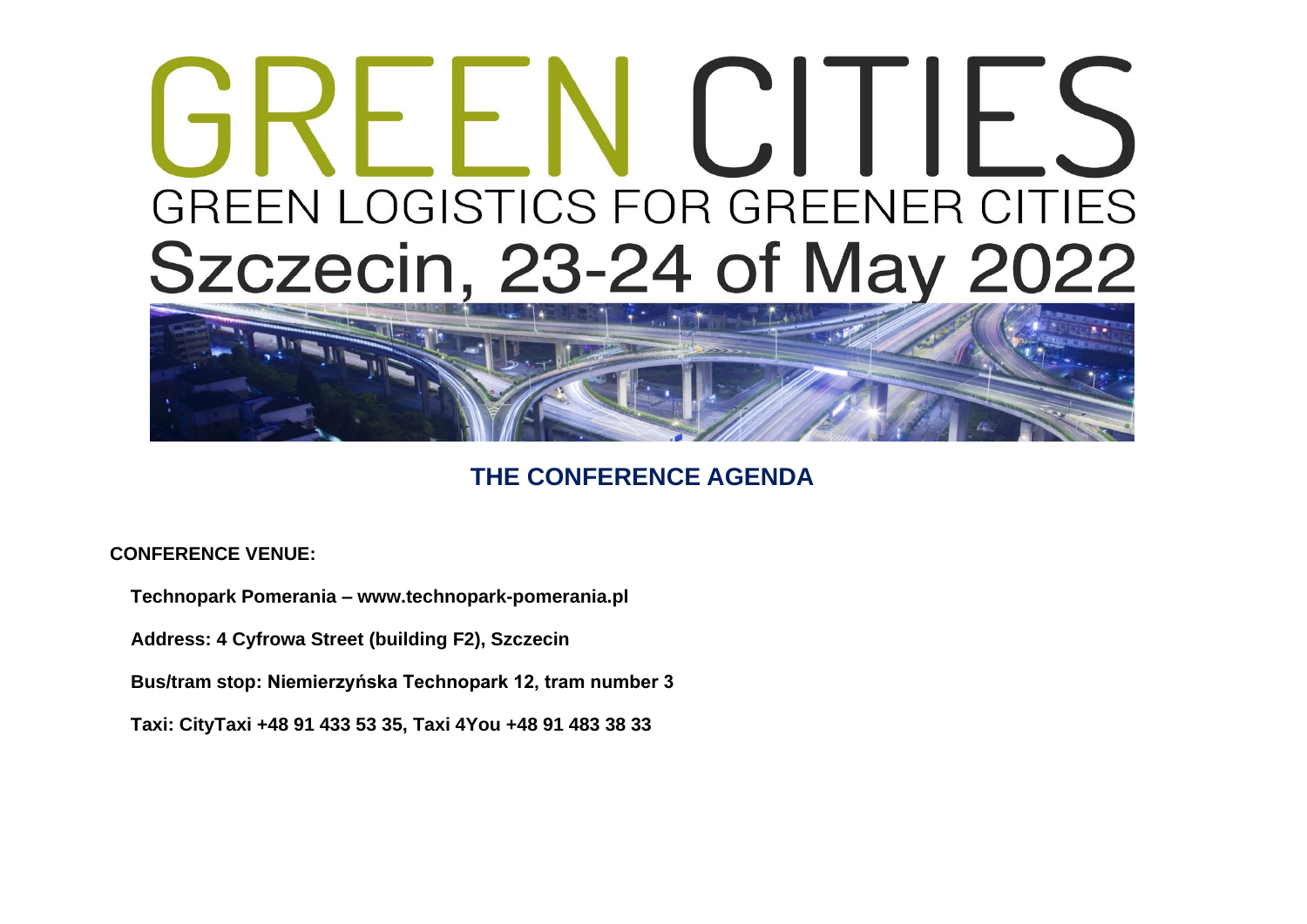## **The first conference day: 23.05.2022:**

| $8.30 - 9.00$   | $\overline{\phantom{m}}$ | Registration of participants (coffee, tea)                                                            |                                          |  |
|-----------------|--------------------------|-------------------------------------------------------------------------------------------------------|------------------------------------------|--|
| $9.00 - 9.30$   |                          | - Welcome and opening ceremony:                                                                       |                                          |  |
|                 |                          | Janusz Uriasz - Vice-rector for Innovation and Development of Maritime University of Szczecin         |                                          |  |
|                 |                          | Olgierd Geblewicz – West Pomeranian Voivodeship Marshall<br>$\bullet$                                 |                                          |  |
|                 |                          | • Stanisław Iwan - Chairman of Scientific Committee                                                   |                                          |  |
| $9.30 - 10.30$  | $\overline{\phantom{m}}$ | Plenary Session - the chair: Stanisław Iwan, Maritime University of Szczecin:                         |                                          |  |
|                 |                          | • Leise Kelli Oliveira, Federal University of Minas Gerais, Brazil: Equity in urban freight transport |                                          |  |
|                 |                          | Russell G. Thompson, University of Melbourne, Australia: How to achieve net zero emissions in         |                                          |  |
|                 |                          | urban freight?                                                                                        |                                          |  |
|                 |                          | Martyna Zielińska, Łukasiewicz – Poznan Institute of Technology: EIT Urban Mobility<br>$\bullet$      |                                          |  |
| $10.30 - 11.30$ | $\overline{\phantom{m}}$ | GRASS-NEXT Project Session - the chair: Stanisław Iwan, Maritime University of Szczecin:              |                                          |  |
|                 |                          | • Stanisław Iwan, Maritime University of Szczecin, Poland                                             |                                          |  |
|                 |                          | Jardar Andersen, Institute of Transport Economics, Norway                                             |                                          |  |
|                 |                          | • Łukasz Majchrzak, VITRONIC Machine Vision, Poland                                                   |                                          |  |
| $11.30 - 12.00$ |                          | - Coffee/tea break                                                                                    | Parallel poster session I:               |  |
| $12.00 - 13.30$ |                          | Session I – the chair: Leise Kelli Oliveira, Federal University                                       | Agnieszka Jagoda, Jakub                  |  |
|                 |                          | of Minas Gerais:                                                                                      | Marcinkowski, Tomasz Kołakowski,         |  |
|                 |                          | • Chaojie Guo, Russell Thompson and Greg Foliente.                                                    | Monika Hajdas and Katarzyna Cheba.       |  |
|                 |                          | <b>On-Line Auctions for Transshipment Networks</b>                                                    | <b>E-customers preferences on</b>        |  |
|                 |                          | using Parcel Lockers for City Logistics                                                               | sustainable last mile deliveries on e-   |  |
|                 |                          | Krzysztof Hauke, Iwona Chomiak-Orsa, Piotr                                                            | commerce market. The generations         |  |
|                 |                          | Domagała, Andrzej Greńczuk, Wojciech Grzelak,                                                         | perspective                              |  |
|                 |                          | Kazimierz Perechuda and Maciej Pondel. Smart city                                                     | Jagienka Jowanka Rześny Cieplińska,      |  |
|                 |                          | - a simulation based solution to selected car                                                         | Tomasz Tomaszewski and Maja Piecyk.      |  |
|                 |                          | parking problems. A systematic literature review                                                      | <b>Emerging Trends for Urban Freight</b> |  |
|                 |                          | Antonio Comi and Francesco Russo. Urban courier<br>$\bullet$                                          | Transport – the Potentials for           |  |
|                 |                          | delivering in a smart city: the user learning                                                         | <b>Sustainable Micromobility</b>         |  |
|                 |                          | process of travel costs enhanced by emerging                                                          | Carine Aragão de Mello, Cheyenne         |  |
|                 |                          | technologies                                                                                          | Mariana de Oliveira Carneiro, Tatiane    |  |
|                 |                          | Marisdea Castiglione, Antonio Comi, Rosita De                                                         | Eugênia Remígio da Costa, Maria          |  |
|                 |                          | Vincentis, Marialisa Nigro and Andreea Dumitru.                                                       | Leonor Alves Maia, Leise Kelli de        |  |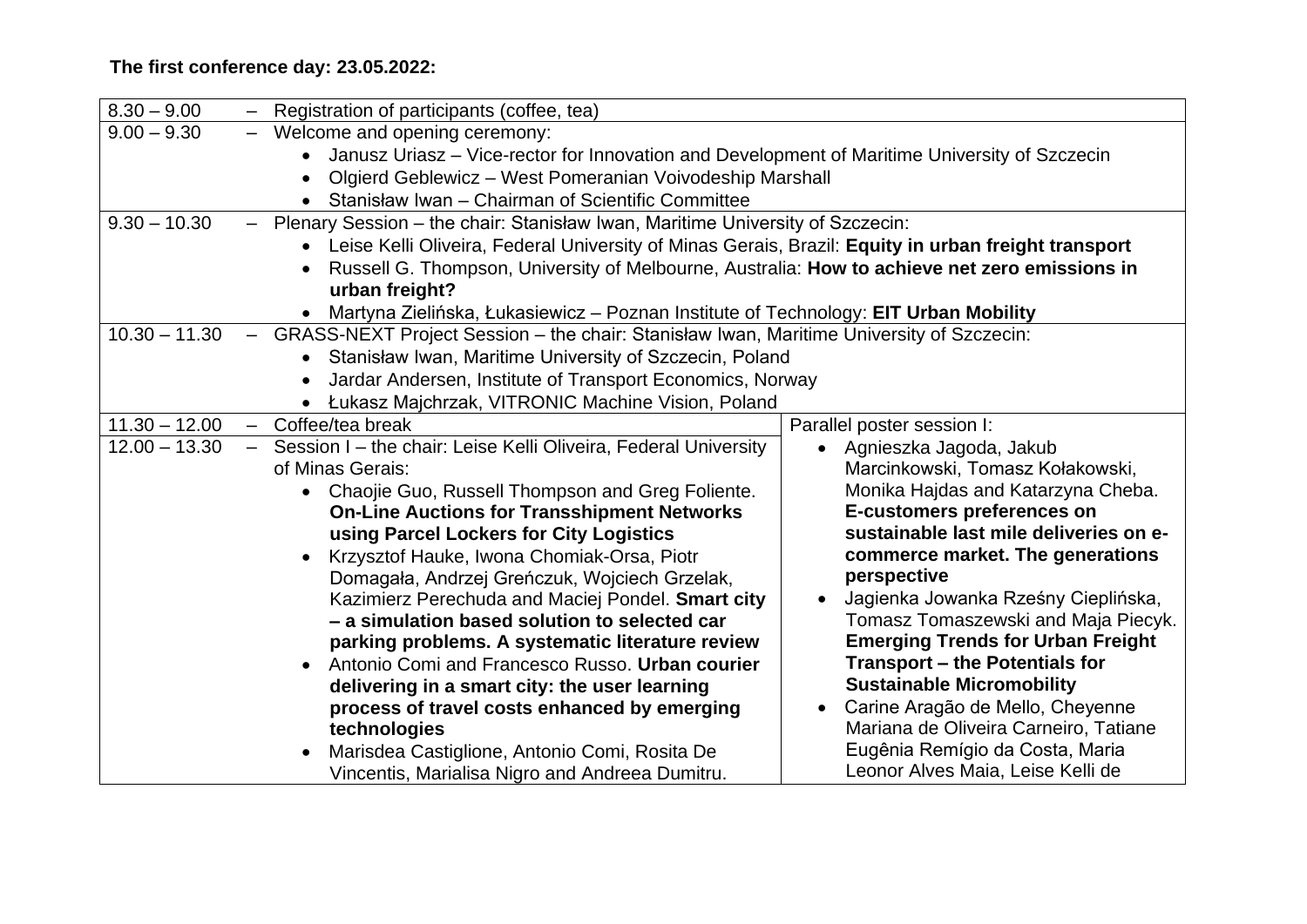| Delivering in urban areas: a probabilistic-<br>behavioural approach for forecasting the use of<br>electric micromobility<br>$13.30 - 14.30$<br>Discussion Panel I. Knowledge-based city logistics - the<br>$\qquad \qquad -$<br>challenge for the city logistics of the future $-$ the Chair<br>Przemysław Zawodny, Łukasiewicz – PIT:<br>• Leise Kelli Oliveira, Federal University of Minas<br>Gerais<br>Russell G. Thompson, University of Melbourne,<br>Australia<br>Andrii Galkin, O. M. Beketov National University of<br>$\bullet$<br>Urban Economy in Kharkiv, Ukraine<br>Jardar Andersen, Institute of Transport Economics,<br>Norway<br>Michał Żuchora, VITRONIC Machine Vision, Poland                                                                                                                                                                                                                                                                             | <b>Oliveira and Gracielle Gonçalves</b><br>Ferreira de Araújo. Variation of<br>delivery fee in instant deliveries'<br>application in Brazil<br>Natalija Boichuk and Anna Bruska. Is<br>sustainable going along with<br>smartness in transport domain? -<br>marketing perspective of smart city<br>rankings                                                                                                                                                                                                                                                                                                                                                                                                  |
|-------------------------------------------------------------------------------------------------------------------------------------------------------------------------------------------------------------------------------------------------------------------------------------------------------------------------------------------------------------------------------------------------------------------------------------------------------------------------------------------------------------------------------------------------------------------------------------------------------------------------------------------------------------------------------------------------------------------------------------------------------------------------------------------------------------------------------------------------------------------------------------------------------------------------------------------------------------------------------|-------------------------------------------------------------------------------------------------------------------------------------------------------------------------------------------------------------------------------------------------------------------------------------------------------------------------------------------------------------------------------------------------------------------------------------------------------------------------------------------------------------------------------------------------------------------------------------------------------------------------------------------------------------------------------------------------------------|
| $14.30 - 15.30$<br>Lunch<br>$\overline{\phantom{m}}$                                                                                                                                                                                                                                                                                                                                                                                                                                                                                                                                                                                                                                                                                                                                                                                                                                                                                                                          | Parallel poster session II:                                                                                                                                                                                                                                                                                                                                                                                                                                                                                                                                                                                                                                                                                 |
| $15.30 - 17.00$<br>- Session II - the chair: Maja Kiba-Janiak, Wrocław University<br>of Economics, Poland:<br>Leise Kelli Oliveira, Gustavo Balieiro, João Guilherme<br>Costa Braga França, Isabela Kopperschmidt Oliveira,<br>Jean Francisco Cardoso, Tiago Bogo, Diego Bogo<br>and Marco Adriano Littig. Integrating freight and<br>public transport terminals infrastructure by<br>locating lockers in a Brazilian medium city<br>Massimo Di Gangi, Antonio Comi, Antonio Polimeni<br>and Orlando Marco Belcore. E-bike Assessment:<br><b>Empirical Evidence in the Environmental Context</b><br>Leise Kelli Oliveira, Gracielle Gonçalves Ferreira<br>Araújo, Bruno Vieira Bertoncini, Carlos David<br>Pedrosa and Francisco Gildemir Ferreira Da Silva.<br><b>Estimation of freight trip generation models</b><br>based on deliveries for Brazilian municipalities<br>Nilesh Anand, Kasper Mittelmeijer, Thato Motloung,<br>J.H.R van Duin and Hans Quak. Development of | Claudio Barbieri da Cunha, Leise Kelli<br>$\bullet$<br>de Oliveira, Felipe Unger Pires da Silva,<br>Gabriel Diniz Junqueira Bueno, Nathan<br>Halpern Salomon and Luiz Paulo<br>Fávero. An exploratory analysis of<br>logistics sprawl in large metropolitan<br>areas in Brazil<br>Sabina Kauf and Iwona Pisz. Smart<br>and valued?- ICT urban solutions<br>and users perception<br>Jarosław Witkowski, Anna Baraniecka,<br>$\bullet$<br>Agnieszka Skowrońska and Katarzyna<br>Cheba. Comparative analysis of e-<br>commerce customer preferences in<br>last mile delivery in Poland<br>Olesia Hriekova, Andrii Galkin,<br>$\bullet$<br>Tkachenko Iryna and Yevhen Kush.<br><b>Comparison of traditional</b> |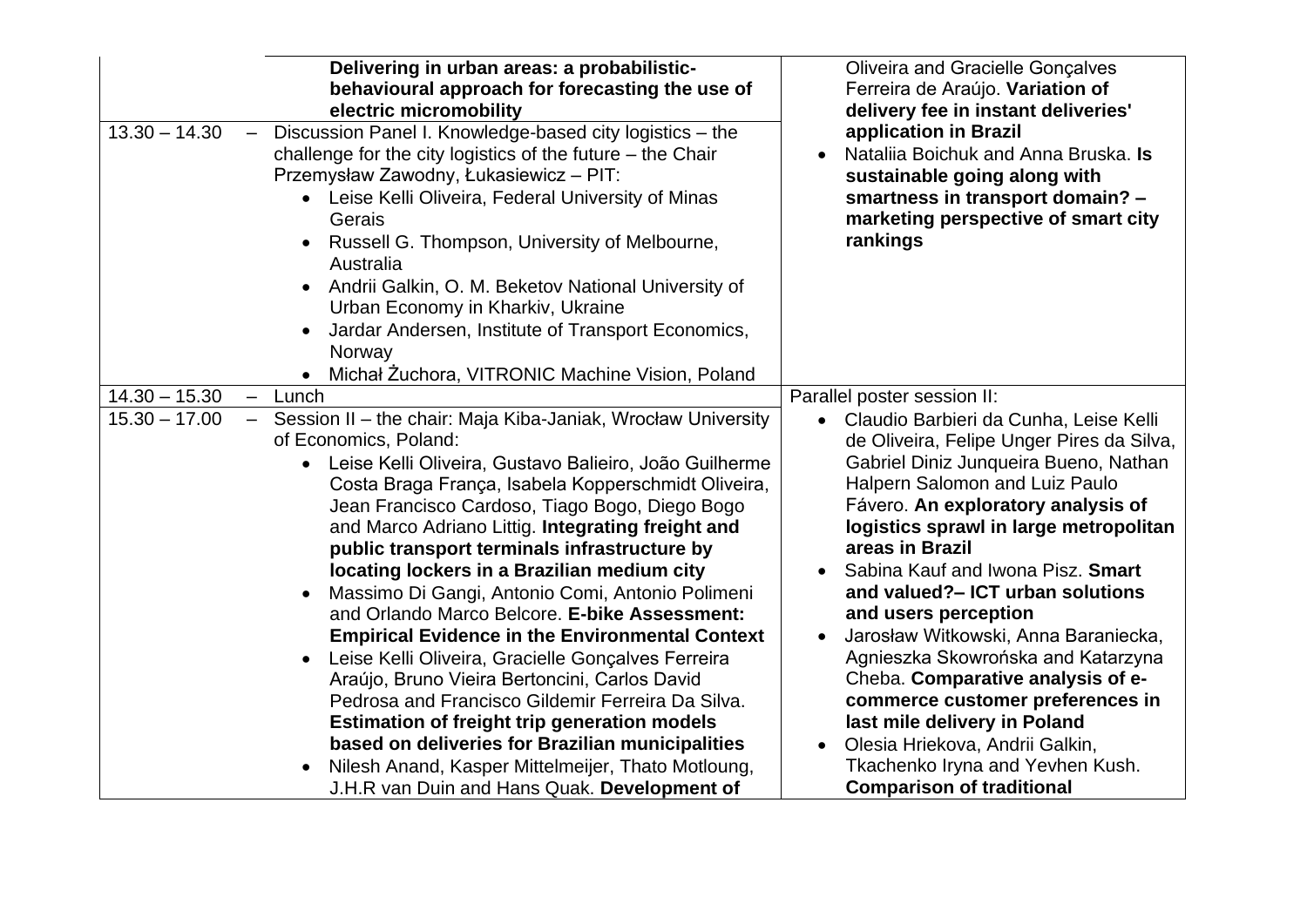| city logistics maturity model for municipality<br>performance measurement                                               | distribution schemes and horizontal<br>collaboration of urban freight<br>• Tomasz Dudek and Artur Kujawski. The<br>concept of Big Data management<br>with various transportation systems<br>sources as a key role in smart cities<br>development |
|-------------------------------------------------------------------------------------------------------------------------|--------------------------------------------------------------------------------------------------------------------------------------------------------------------------------------------------------------------------------------------------|
| Social event and dinner: Business Club Szczecin, address: pl. Batorego 4<br>$18.30 - 23.00$<br>$\overline{\phantom{m}}$ |                                                                                                                                                                                                                                                  |

## **The second day: 24.05.2022:**

| $9.30 - 11.00$<br>- Session III - the chair: Russell G. Thompson, University of Melbourne, Australia:<br>Marzena Kramarz, Katarzyna Dohn and Edyta Przybylska. Analysing the roles of freight<br>$\bullet$<br>transportation stakeholders in the urban logistics ecosystem<br>Subina Shrestha and Rafael Rosales. Stakeholder Networks in Urban Logistics: A Case of<br><b>Norway</b><br>Pietro Evangelista, Martina Bosone and Francesco Testa. How COVID-19 has changed the online<br>$\bullet$<br>consumer behaviours. Implications for sustainable last mile deliveries in the Italian e-<br>commerce market<br>• Katarzyna Cheba, Maja Kiba-Janiak and Magdalena Mucowska. E-customer impact on sustainable<br>last mile delivery on e-commerce market |                                                                                                                                                                                                                                                                                                                                                                                                                     |  |
|-------------------------------------------------------------------------------------------------------------------------------------------------------------------------------------------------------------------------------------------------------------------------------------------------------------------------------------------------------------------------------------------------------------------------------------------------------------------------------------------------------------------------------------------------------------------------------------------------------------------------------------------------------------------------------------------------------------------------------------------------------------|---------------------------------------------------------------------------------------------------------------------------------------------------------------------------------------------------------------------------------------------------------------------------------------------------------------------------------------------------------------------------------------------------------------------|--|
| $11.00 - 11.30 -$<br>Coffee/tea break                                                                                                                                                                                                                                                                                                                                                                                                                                                                                                                                                                                                                                                                                                                       | Parallel poster session III:                                                                                                                                                                                                                                                                                                                                                                                        |  |
| $11.30 - 12.30$<br>Discussion panel II. Deliveries in COVID-19 time – the<br>$\overline{\phantom{0}}$<br>lessons learned and experiences for the future – the Chair<br>Krzysztof Żarna, the University of Szczecin:<br>• Urszula Tomczak, DPD Polska, Poland<br>Maja Kiba-Janiak, Wrocław University of Economics,<br>Poland<br>• Nilesh Anand, Rotterdam Business School,<br>Rotterdam University of Applied Sciences,<br><b>Netherlands</b><br>• Ewa Kurjata, Szczecin Municipality, Poland<br>• Pietro Evangelista, Laboratory on Green Logistics<br>CNR-ISMED, Italy                                                                                                                                                                                    | Maria Matusiewicz. Correlation<br>$\bullet$<br>between electric vehicles use and<br>greenhouse gas emission<br>Katarzyna Sosik-Filipiak and<br>Oleksandra Osypchuk. Factors<br>influencing pedestrian safety in<br>urban transport systems: the Dephi<br>study<br>Olesia Hriekova, Andrii Galkin, Oleksii<br>Prasolenko and Nadija Sokolova.<br>Assessment the urban delivery<br>tours efficiency with time windows |  |